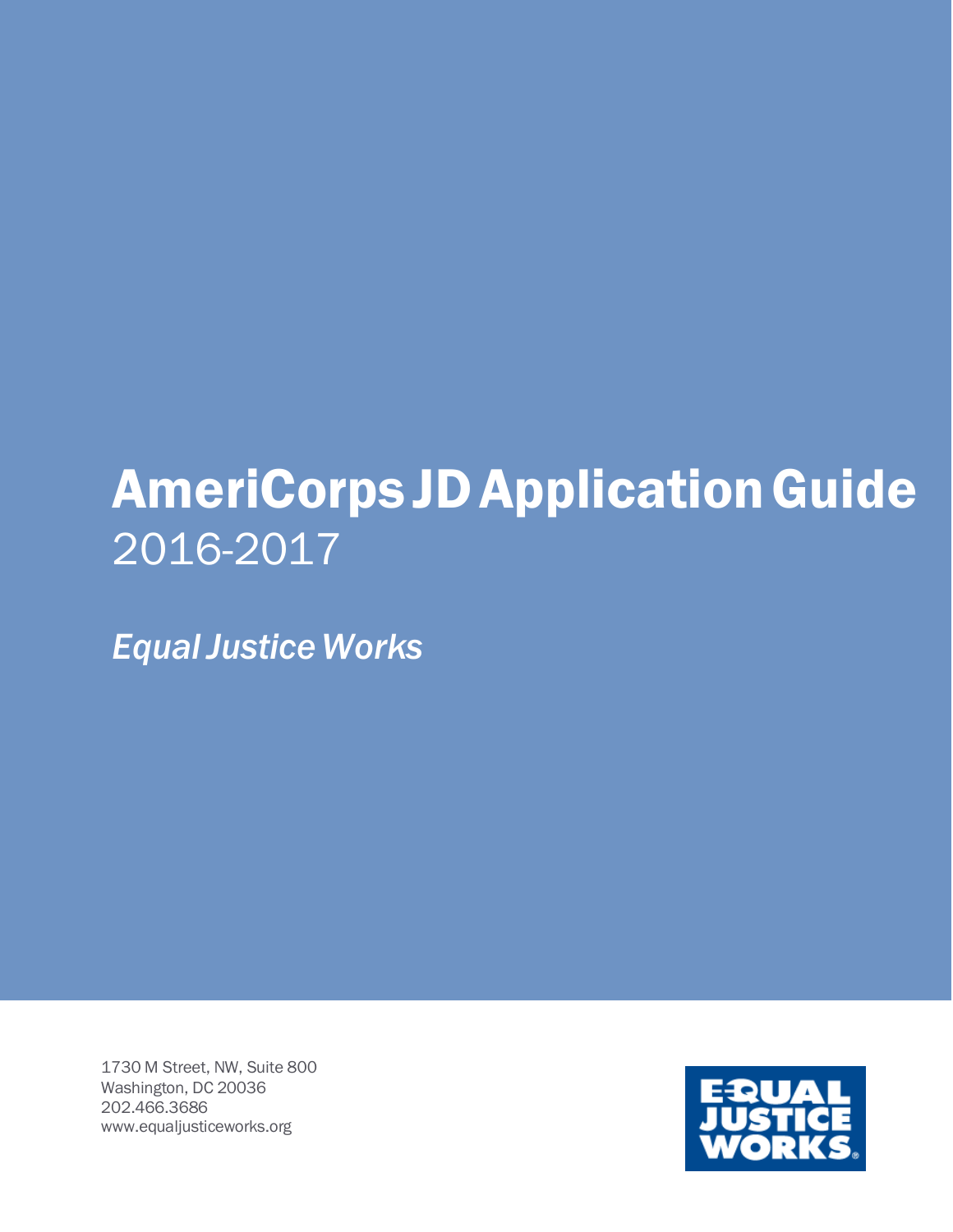# **Table of Contents**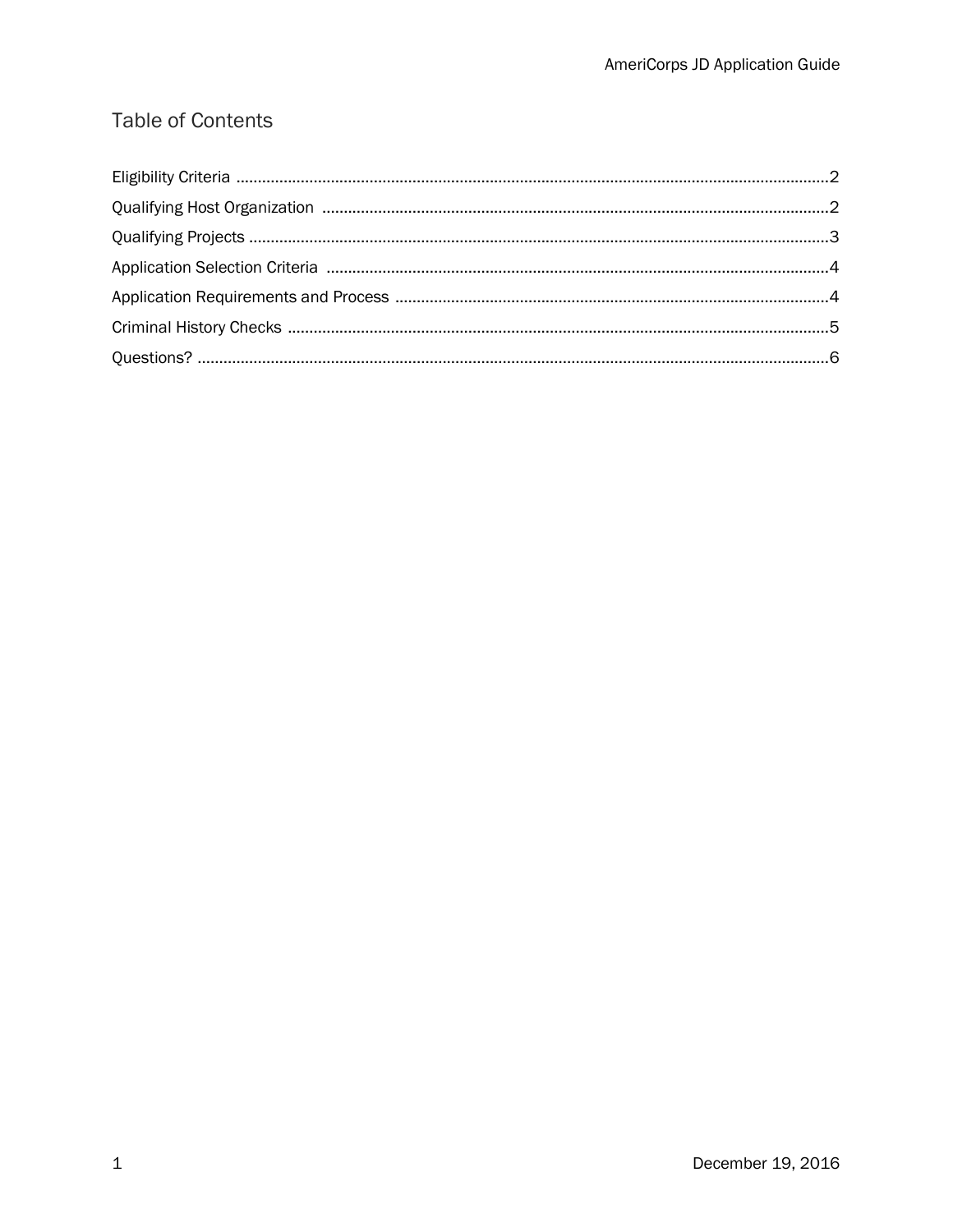# <span id="page-2-0"></span>Eligibility Criteria

AmeriCorps JD is comprised of four federally funded AmeriCorps programs that are administered by Equal Justice Works. As such, Equal Justice Works requires that members meet certain eligibility requirements including immigration status and Equal Justice Works member law school status.

#### *Immigration Status*

In order to be eligible for any AmeriCorps program, you must be a U.S. citizen, U.S. national, or Lawful Permanent Resident of the United States. During the application process, all applicants will be required to provide proof of their status by submitting acceptable documentation of eligibility, such as a copy of an unexpired U.S. passport, birth certificate, and certificate of naturalization or Lawful Permanent Resident card.

#### *Law School*

Applicants who are current students at an Equal [Justice](http://equaljusticeworks.org/law-school/membership/law-school-members) Works [member](http://equaljusticeworks.org/law-school/membership/law-school-members) school will be prioritized for acceptance into the AmeriCorps JD program.

#### *Restrictions on Outside Funding*

Members may receive funding in the form of a grant, stipend, or living allowance for their term of service, but this funding may not be earned as an hourly wage unless through Federal Work Study according to AmeriCorps regulations. AmeriCorps does restrict the amount of additional funding members can receive for their service. As such, members will be asked to disclose the amount and method of funding they are receiving during the application, if applicable. Please note that there is no restriction on work outside of your term of service (i.e. part-time job) or outside funds you receive for activities outside of your service (i.e. general scholarship for law school).

# <span id="page-2-1"></span>Qualifying Host Organization

In order to be eligible for AmeriCorps JD, a student must have secured a placement with a qualifying host organization prior to submitting an application. AmeriCorps JD Members must serve in the United States at a qualifying organization.

*Qualifying host organizations include:*

- Organizations that are already hosting Equal Justice Works AmeriCorps Legal Fellows and Equal Justice Works Fellows
- Nonprofit organizations serving veterans, military families, homeowners facing foreclosure, victims of disaster, or organizations engaged in medical-legal partnerships
- Nonprofit legal service organizations receiving funding from the Legal Services Corporation (LSC)

*The following are not qualifying AmeriCorps JD host organizations:*

• Internationally-focused or internationally-based organizations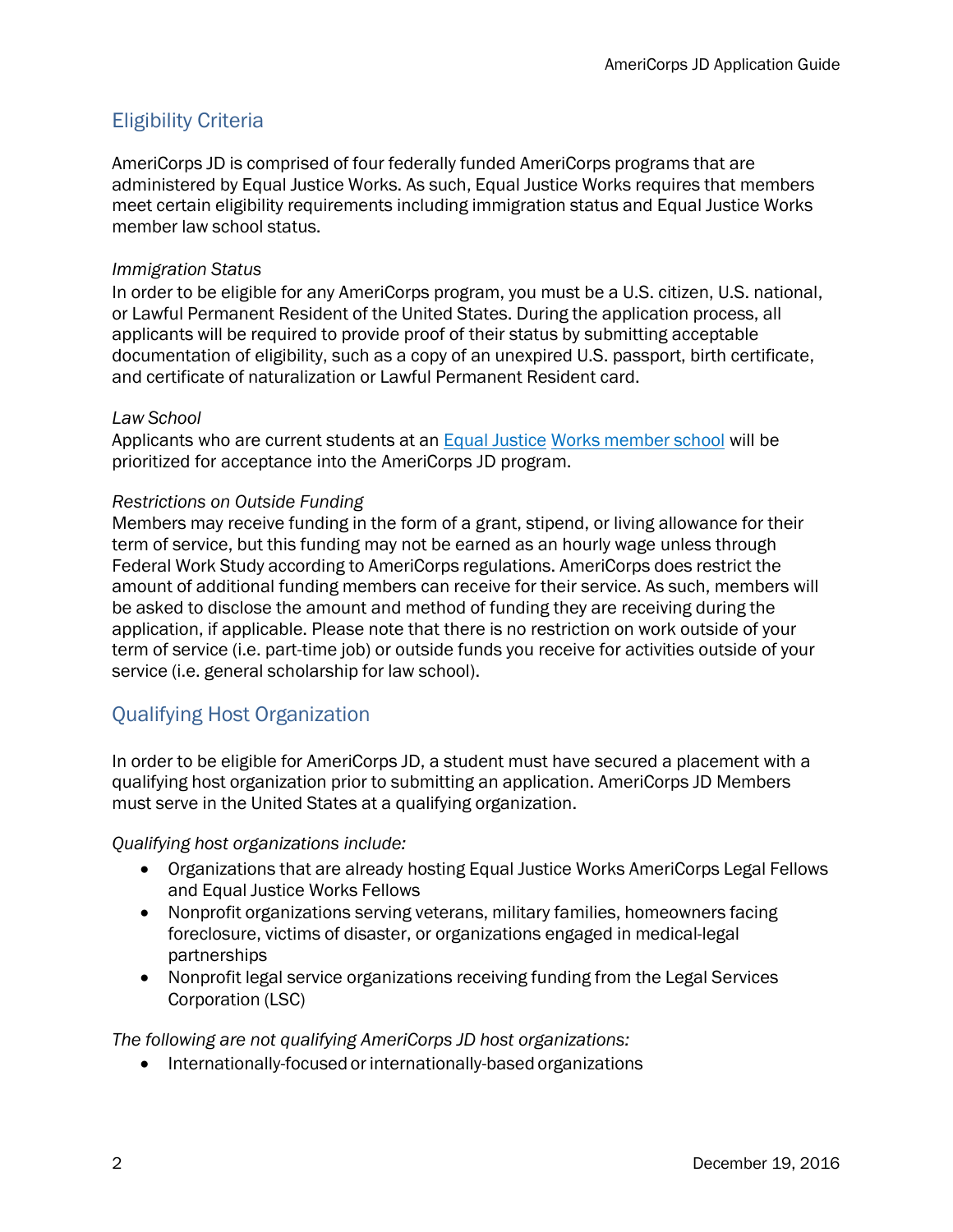- Organizations primarily engaged in lobbying or impact litigation
- For-profit entities, including private law firms of any sort
- Government agencies

For further information on where AmeriCorps members can serve and the benefits to service, please visit [AmeriCorps.gov.](http://www.americorps.gov/for_individuals/choose/state_national.asp)

# <span id="page-3-0"></span>Qualifying Projects

A qualifying project must propose to provide legal services within one of the Equal Justice Works AmeriCorps programs listed below. Your project is not eligible if the project is focused on pure policy work or pure environmental work. A project is eligible if it includes support of direct client services to improve the community. All accepted members must complete at least 300 hours of service (450 if accepted to justice AmeriCorps) in order to complete an AmeriCorps service term.

#### justice AmeriCorps

Law students working in the justice AmeriCorps Program will provide legal assistance to unaccompanied immigrant children facing deportation before the U.S. immigration courts. Students will have the opportunity to hone their legal skills in service to young people fleeing violence and seeking refuge in the U.S. through conducting legal screenings, drafting legal briefs, and preparing applications for asylum to support the representation process. Note: justice AmeriCorps JD members must complete at least 450 hours of service at the host organization.

#### Veterans Legal Corps

Veterans Legal Corps JD students work towards improving the lives of low-income and homeless veterans by providing legal assistance that ultimately leads to higher incomes, better health, safer and more secure housing, and family stability. JD members will support licensed attorneys in securing benefits for veterans and their families, and eliminate legal barriers to their housing and employment, among other services.

#### Employment Opportunity Legal Corps

Employment Opportunity Legal Corps JD students will help licensed attorneys mitigate the negative consequences of prior criminal convictions for low-income clients by removing legal barriers to employment. JD Students will assist attorneys with expunging, sealing, or correcting criminal records, and restoring a driver's license, allowing individuals to participate in occupational training or secure gainful employment.

#### Disaster Legal Corps

JD students participating in Disaster Legal Corps will help improve the lives of low-income and vulnerable populations who reside in communities affected by natural and man-made disasters by securing benefits, avoiding consumer fraud, obtaining safe and secure housing, and promoting family stability. Students will assist attorneys with making claims and appealing denied claims for insurance and disaster assistance, seeking disaster unemployment benefits, and resolving disaster-related housing matters.

Elder Justice AmeriCorps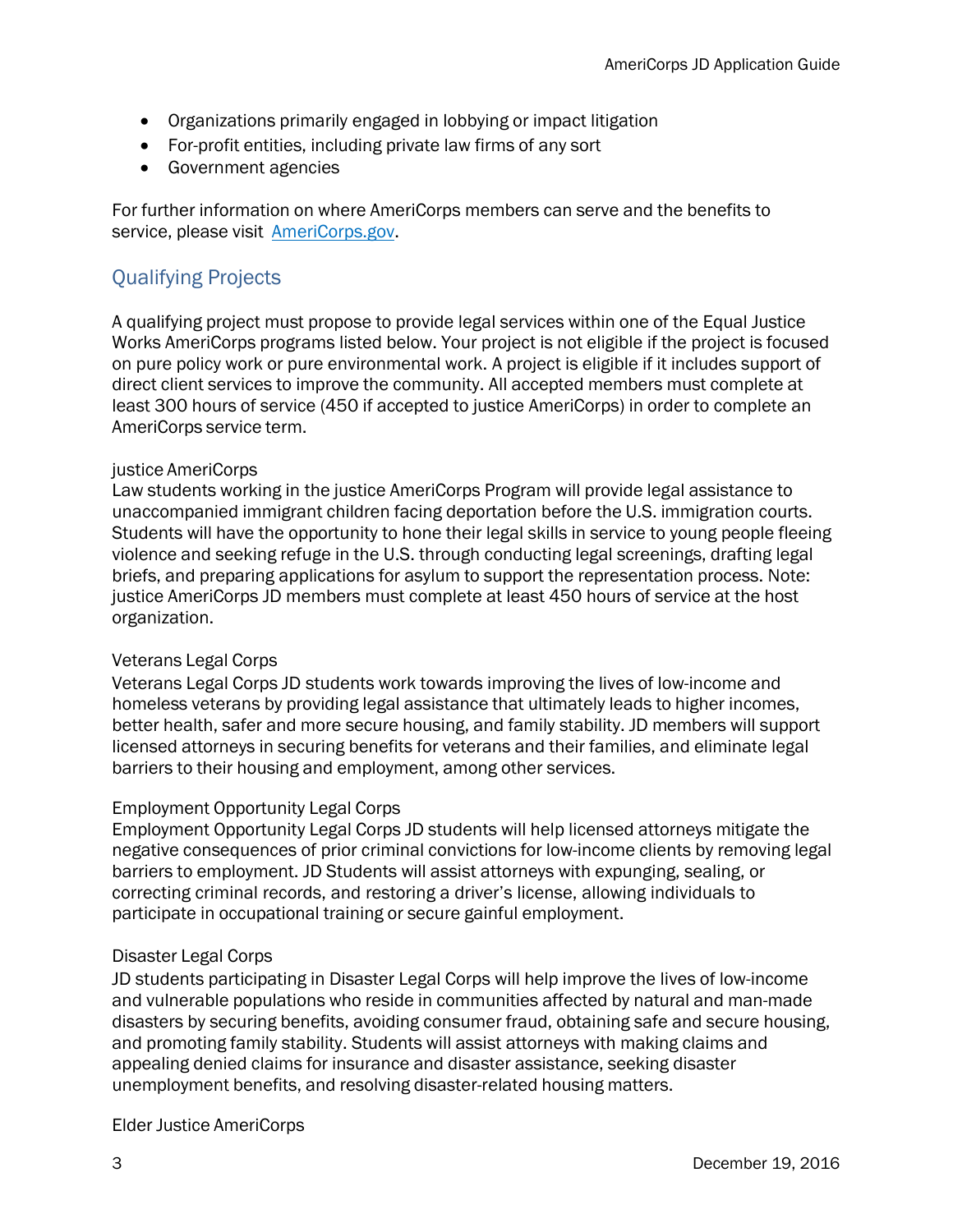Elder Justice AmeriCorps JD students will improve the lives of victims of elder abuse by providing legal assistance to older adult victims of abuse, neglect, and exploitation. Law students will focus specifically on assisting attorneys with responding to instances of elder abuse through legal research, drafting briefs, outreach and intake screenings.

As a member, you may not engage in any activities prohibited by AmeriCorps during service hours, including but not limited to:

- proselytizing or engaging in religious instruction
- attempting to influence legislation (lobbying)
- assisting, promoting or deterring union organizing
- engaging in partisan political activities including elections and voter registration drives
- referring or promoting abortion services
- providing a direct benefit to a for-profit entity, including small businesses

As a member, you are welcome to do any of these activities on your own time as long as you are not counting AmeriCorps service hours or wearing AmeriCorps identifying logos. All AmeriCorps JD Members must sign a document certifying that they will not partake in any prohibited activities throughout the course of their project.

# <span id="page-4-0"></span>Application Selection Criteria

Equal Justice Works evaluates AmeriCorps JD applications and selects members using a number of criteria, such as:

- $\bullet$  the quality of the application
- the eligibility of the applicant and applicant's host site
- geographic diversity
- law school diversity (preference given to applicants who attend an **Equal [Justice](http://equaljusticeworks.org/law-school/membership)** Works [member](http://equaljusticeworks.org/law-school/membership) law school)
- preference for projects with host organizations that are current AmeriCorps Legal Fellow host sites, Equal Justice Works Fellowship host sites, Veteran [Treatment](http://www.justiceforvets.org/veterans-treatment-court-locations) [Courts,](http://www.justiceforvets.org/veterans-treatment-court-locations) and/or are funded by the Legal Services Corporation

# <span id="page-4-1"></span>Application Requirements and Process

Once you have a secured a position with a host organization, you can initiate an application. It should take approximately thirty minutes to complete the candidate portion of the application. The host site will need to review and submit the Project Description section in order to complete the application. A completed application consists of the following:

- o Member Profile
- o Demographic "AmeriCorps Information"
- o Project and Host Site information
- o Signed Member Service Agreement (By Host Site and Applicant)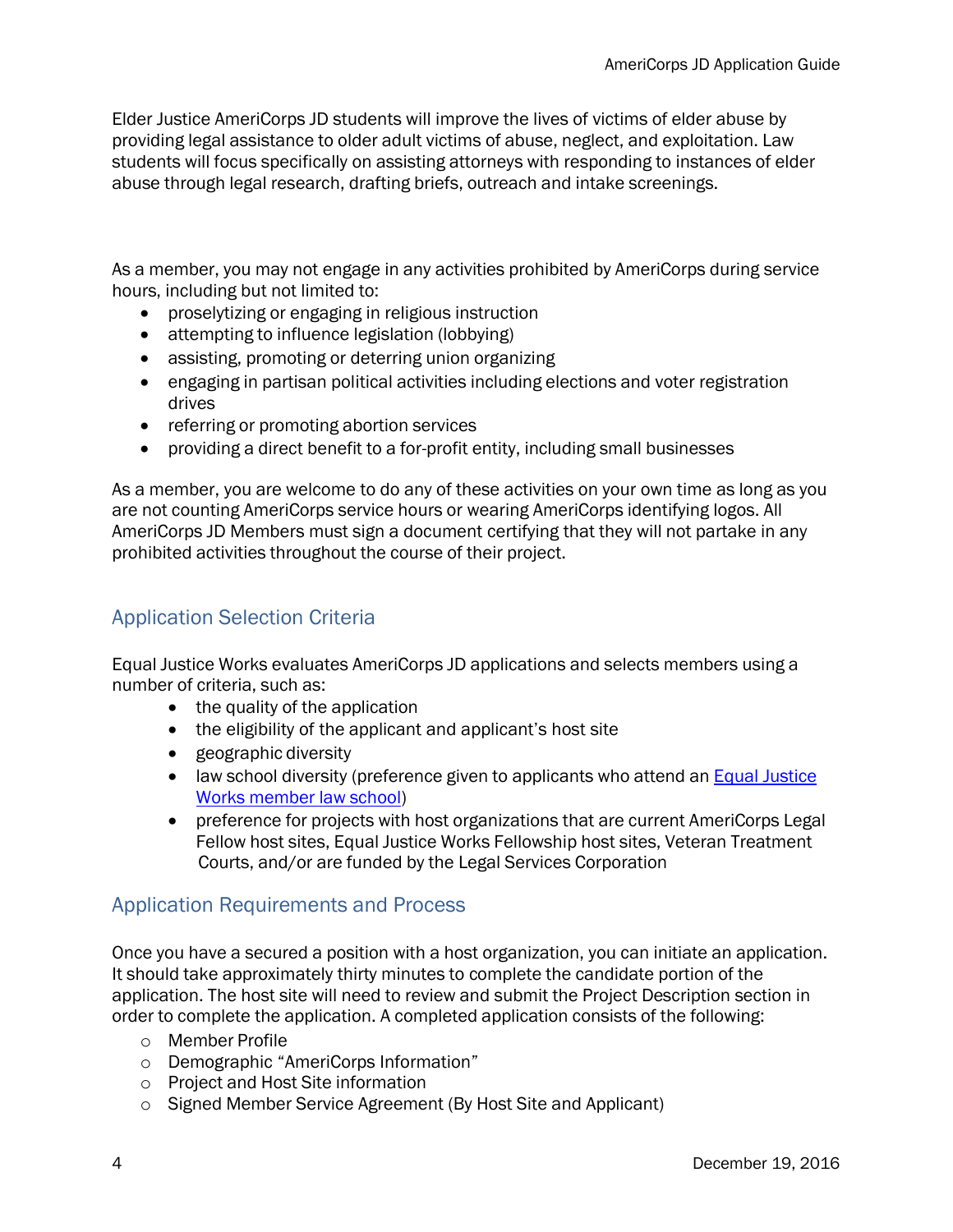- o Signed criminal background check release form
- o Proof of U.S. Citizenship or Resident status
- o Resume
- o Applicant snapshot (optional)

#### *Application Process:*

1. Create an account in the Student [Application](https://info.equaljusticeworks.org/summercorps/login.asp) Manager (SAM). A message will immediately be sent to your email account with login information and application instructions. Be sure to check the email account you used to register in SAM. 2. If you do not receive a message from [AmeriCorpsJD@EqualJusticeWorks.org,](https://mail.google.com/mail/?view=cm&fs=1&tf=1&to=AmeriCorpsJD%40EqualJusticeWorks.org) check

your spam filters. Please also add [AmeriCorpsJD@EqualJusticeWorks.org](https://mail.google.com/mail/?view=cm&fs=1&tf=1&to=AmeriCorpsJD%40EqualJusticeWorks.org) to your safe sender list.

3. Return to SAM to complete the application and submit the proper documentation.

4. Lock-in your application. The individual designated as your host site supervisor must review and edit your project description, if needed. Your supervisor must submit the completed application.

5. If your application is selected, the person designated as the Host Signing Authority at your host site will receive the Member Service Agreement to review and sign. 6. Once your host site has signed the Member Service Agreement, you accept the offer by reviewing and signing the Member Service Agreement. At that point, the mandatory criminal history check process must be initiated before you can begin AmeriCorps service.

*Only complete applications, including all required documentation, will be considered. Equal Justice Works will use the information in your application to evaluate you for AmeriCorps JD Membership and, if selected, register you with AmeriCorps. All information will be kept confidential and secure. If you don't receive an acceptance or rejection email within seven days of locking-in your application, please inquire about the status of your application by sending an email to [AmeriCorpsJD@equaljusticeworks.org .](mailto:AmeriCorpsJD@equaljusticeworks.org)*

# <span id="page-5-0"></span>Criminal History Checks

As an AmeriCorps-funded national service program, all AmeriCorps JD applicants must consent in writing to undergo a National Service Criminal History Check. This check includes state criminal registry checks in the state of service and state of residence at time of application, a National Sex Offender Public Registry search, and a fingerprint-based search of the national FBI database. Accepted applicants must follow all steps necessary to undergo the required criminal background checks.

Equal Justice Works will conduct and review the results of each National Service Criminal History Check after applicants have applied to AmeriCorps JD, but prior to enrolling those who are selected as AmeriCorps JD Members. Selection for AmeriCorps JD is contingent upon Equal Justice Works' review of the background check results. Having a criminal conviction is not an automatic bar to service. Each application is reviewed on an individual basis. The AmeriCorps JD application provides further details about the criminal background check process.